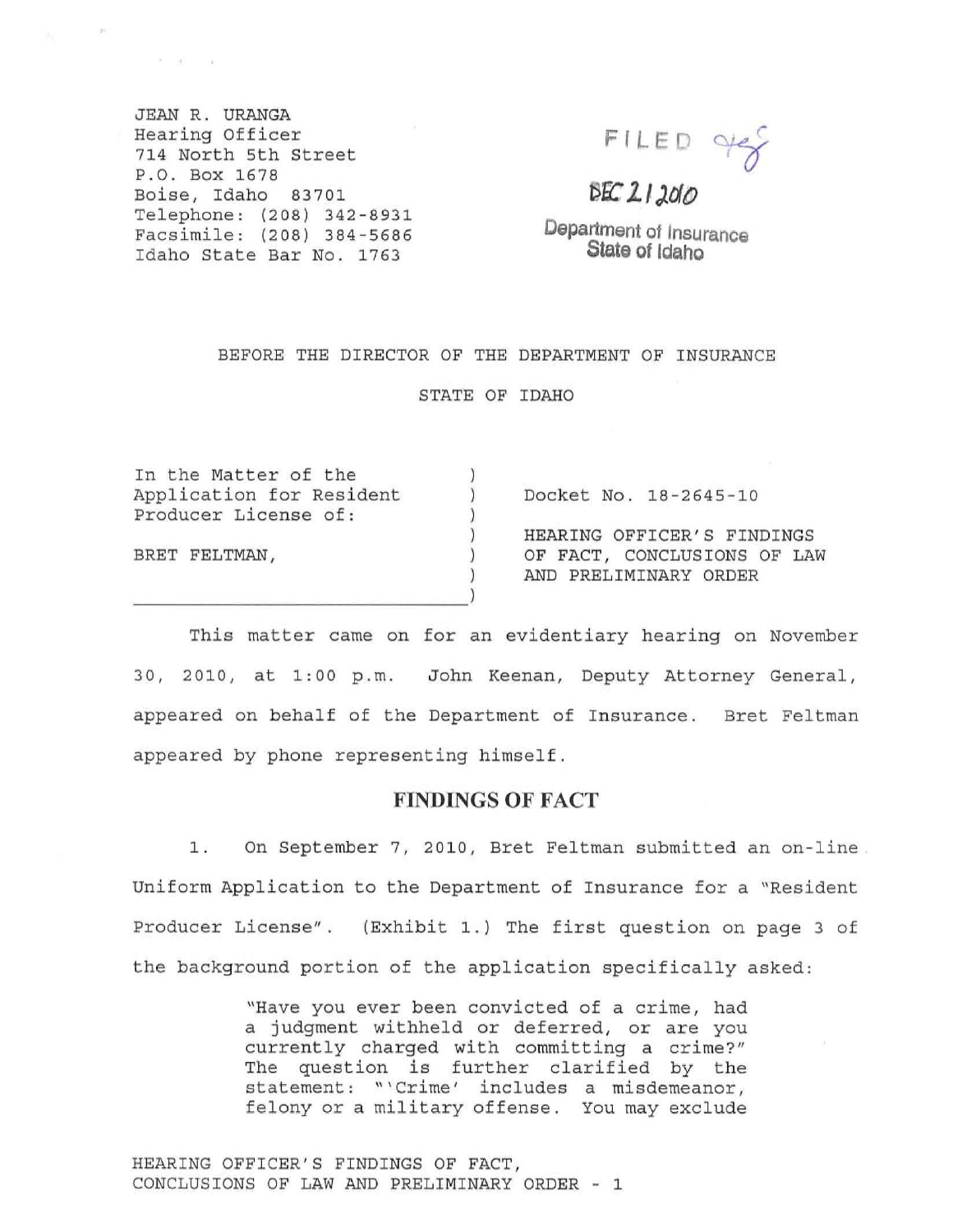misdemeanor traffic citations or convictions involving driving under the influence (DUI) or<br>driving while intoxicated (DWI), driving while intoxicated (DWI), driving without a license, reckless driving, or driving with a suspended or revoked license and juvenile offenses." (Emphasis added.)

 $\mathbb{R}^n \longrightarrow \mathbb{R}^n$  . In the  $\mathbb{R}^n$ 

In answer to that question, Mr. Feltman answered "no". If the question is answered yes, the applicant must attach a written statement explaining the circumstances of each incident; a copy of the charging document; and a copy of the official document demonstrating the resolution of the charges or any final judgment.

2. Exhibit 2 is an attestation which all applicants must click "I agree" before the application can be submitted online .

3. While investigating Mr. Feltman's application , the Department of Insurance discovered he had been subject to criminal proceedings in Jerome County, Idaho, for a felony DUI in 2008 and a misdemeanor DUI and driving without privileges in 2007. upon request, Mr. Feltman provided the Department with court repository documents from those criminal cases. On April 27, 2009, Mr. Feltman was sentenced to twenty-one (21) days in jail and was further sentenced to the Idaho penitentiary for a determinate period of two (2) years and an indeterminate period of six (6) years; however, the penitentiary sentence was suspended and Mr. Feltman was placed on eight (8) years of supervised probation.

4. By letter dated September 29, 2010, Gina McBride, the Bureau Chief of Consumer Services, for the Department of Insurance sent Mr. Feltman a letter denying Ms . Feltman's application for an resident insurance producer license. The letter notes Mr. Feltman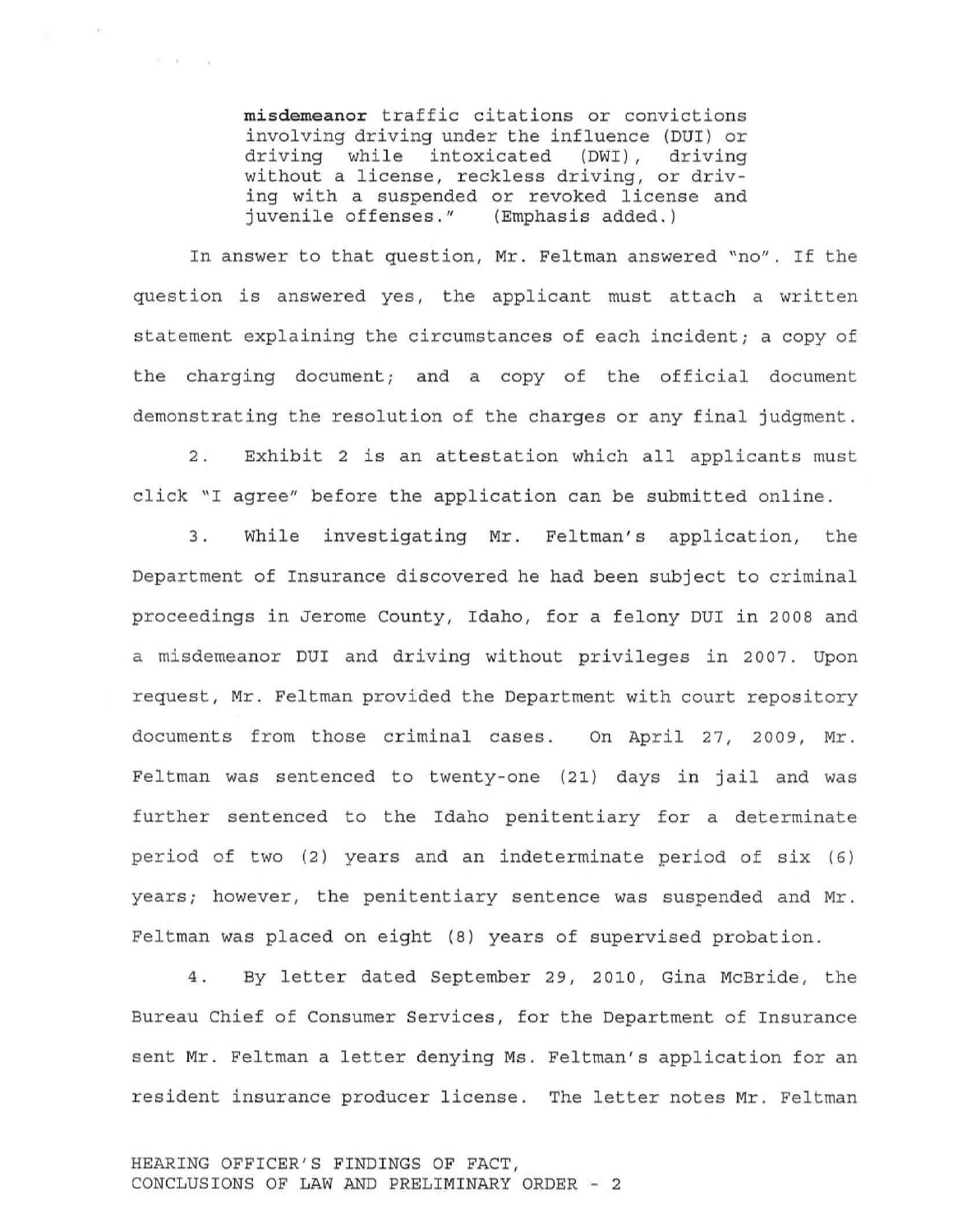was required to report the April, 2009, felony DUI conviction. Based upon the definition of a "conviction" in the Uniform Application, the Department determined Mr. Feltman should have answered the question "yes." The Department advised Mr. Feltman they were denying his application based upon Idaho Code §41-1016 (1) which allows the Department to deny an application when an applicant provides incorrect, misleading, incomplete or materially untrue information in the license application or when an applicant is convicted or pleads guilty to a felony.

 $\mathbb{R}=\{0, \ldots, n\}$  .

5 . Pursuant to Idaho Code §41-232A, Mr. Feltman requested a hearing in a letter received by the Department on October 13, 2010. He alleges he did not intentionally supply false information and did not intend or try to hide anything in his past.

6. Mr. Feltman presented letters and testified that, when he was first working on the application, he apparently printed a paper <sup>c</sup> opy first and had completed it by first indicating a "yes" answer to the question whether he had been convicted of a felony. That answer was then scratched out and changed to "no". When the online application was submitted, the question was answered "no". Mr . Feltman stated that he answered "no" because his felony conviction may be dropped to a misdemeanor in the future. Nancy Duncan and Anna Morelock with Mr. Feltman's employer, C3, submitted letters indicating that they had advised Mr. Feltman to change his "yes" answer to a "no" answer. Following the hearing, Mr. Feltman also submitted a copy of the transcript of the guilty plea proceedings on March 9, 2009. Those transcripts clearly indicate that,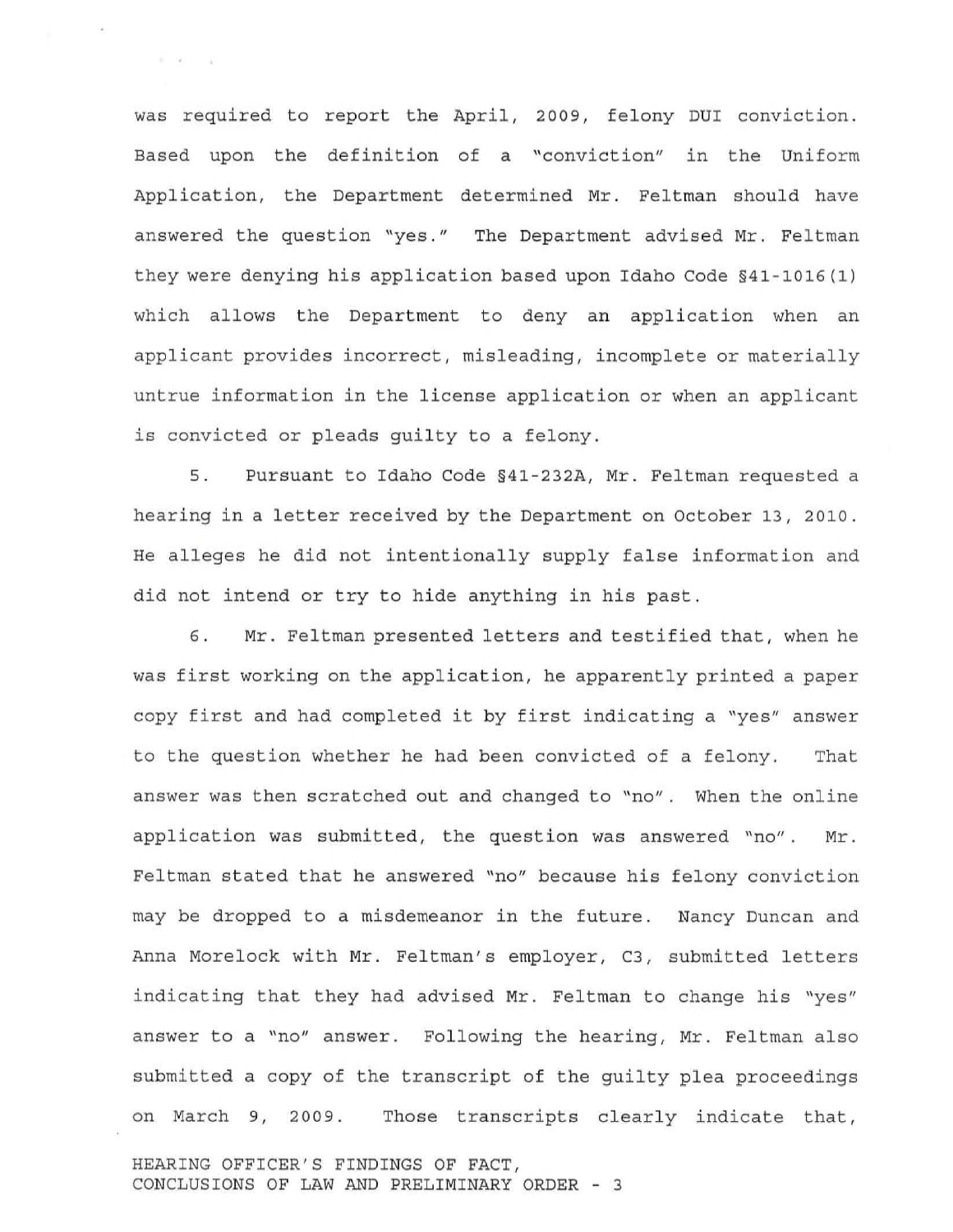following successful completion of the probationary term, Mr. Feltman does have the option to come back and ask the court to change the felony conviction to a withheld judgment or seek a reduction to a misdemeanor. Unfortunately, Mr. Feltman still has many years of probation to complete before he can even apply to have the crime reduced. consequently, at the time of his application, his 2009 DUI conviction was and is a felony.

 $0.11 - 1.1$ 

7. The evidence establishes Mr. Feltman did provide incorrect , misleading, incomplete and materially untrue information in his license application and had pled guilty to a felony .

8. The fact that Mr. Feltman thought he did not have to disclose the conviction because the charges may be reduced to a misdemeanor in several years does not provide a defense.

## **CONCLUSIONS OF LAW**

9. Pursuant to Idaho Code §41-1016(1)(a), the Department of Insurance has the authority and grounds to deny Mr. Feltman's application for an Idaho Individual Insurance Producer License.

### **PRELIMINARY ORDER**

Based upon the foregoing, IT IS HEREBY ORDERED That the denial of the application of Mr. Feltman by the Department of Insurance for an Individual Insurance Producer License is UPHELD and AFFIRMED.

DATED This  $\overline{\mathcal{N}}$  day of December, 2010. **JEAN R. URANGA** 

> JEAN R. URANGA Hearing Officer